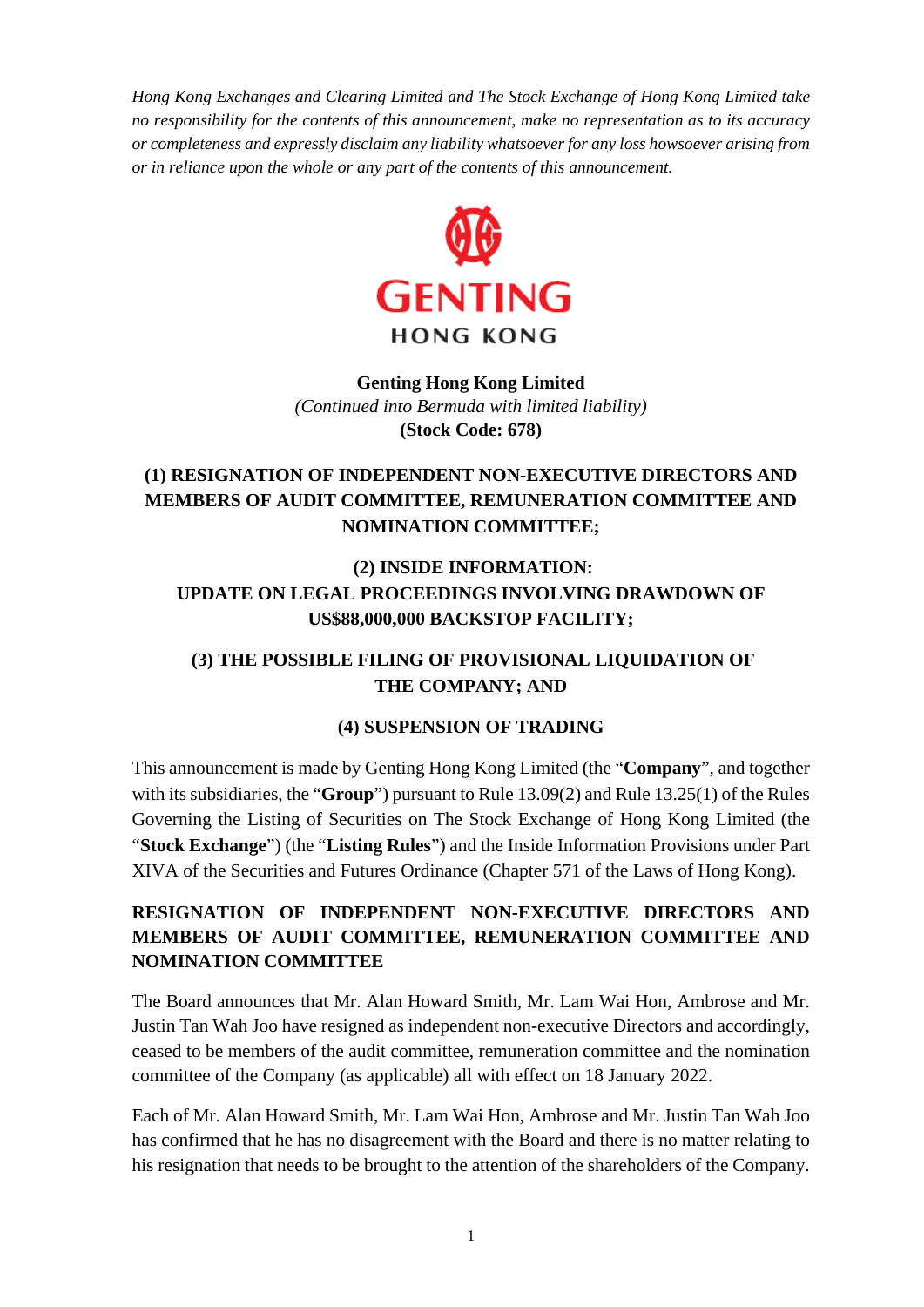Upon resignation of the aforementioned independent non-executive Directors, the number of independent non-executive Directors, the members of audit committee, the members of remuneration committee and the members of nomination committee fell below the minimum requirements under Rule 3.10(1), Rule 3.21, Rule 3.25 and Rule 3.27A of the Listing Rules. In order to comply with the Listing Rules, the Company will use its best endeavours to identify suitable candidates to fill the casual vacancies on the Board for the position of independent non-executive Directors, as soon as practicable and in accordance with Rule 3.10(1), Rule 3.21, Rule 3.25 and Rule 3.27A of the Listing Rules.

### **UPDATE ON LEGAL PROCEEDINGS INVOLVING DRAWDOWN OF US\$88,000,000 BACKSTOP FACILITY**

References are made to the announcements made by the Company dated 2 January 2022, 11 January 2022 and 13 January 2022 with respect to, inter alia, the Legal Proceedings involving the drawdown of the State M-V Backstop Facility in the amount of US\$88,000,000 in order to address the Group's potential liquidity needs (the "**Previous Announcements**"). Unless otherwise defined herein, capitalised terms used in this announcement have the same meanings as given to them in the Previous Announcements.

As disclosed in the Previous Announcements, the hearing of the Legal Proceedings took place on 11 January 2022 (Germany time) in the Court. On 17 January 2022 (Germany time), the Court issued the ruling, pursuant to which, the Court rejected the Company's application against State M-V requiring State M-V to satisfy the utilisation request and permit drawdown under the State M-V Backstop Facility in compliance with the terms and conditions of the Backstop Facility Agreements.

### **THE POSSIBLE FILING OF PROVISIONAL LIQUIDATION OF THE COMPANY**

As disclosed in the Previous Announcements, in addition to seeking to drawdown under the State M-V Backstop Facility, the Company has been seeking to access various alternative sources of liquidity under existing contractual commitments including application to the participating banks under the Global 1 Facility Agreement for the release of, US\$81,000,000 of the Company's own funds currently held in a liquidity reserve account under the Global 1 Facility Agreement. To date, the participating banks have not approved such disbursement.

The relevant counterparties' failure to perform their binding contractual obligations have created an immediate and significant gap in the liquidity resources of the Group. The inability of the Company to drawdown the State M-V Backstop Facility has further impacted the Group's ability to meet its financial obligations under its financing arrangements as and when they fall due.

The Company considers that it has exhausted all reasonable efforts to negotiate with the relevant counterparties under its financing arrangements. Notwithstanding these efforts and lengthy negotiations with creditors and other stakeholders as of the date of this announcement, no definitive agreements on a solvent, consensual and inter-conditional restructuring solution amongst the various parties has been reached.